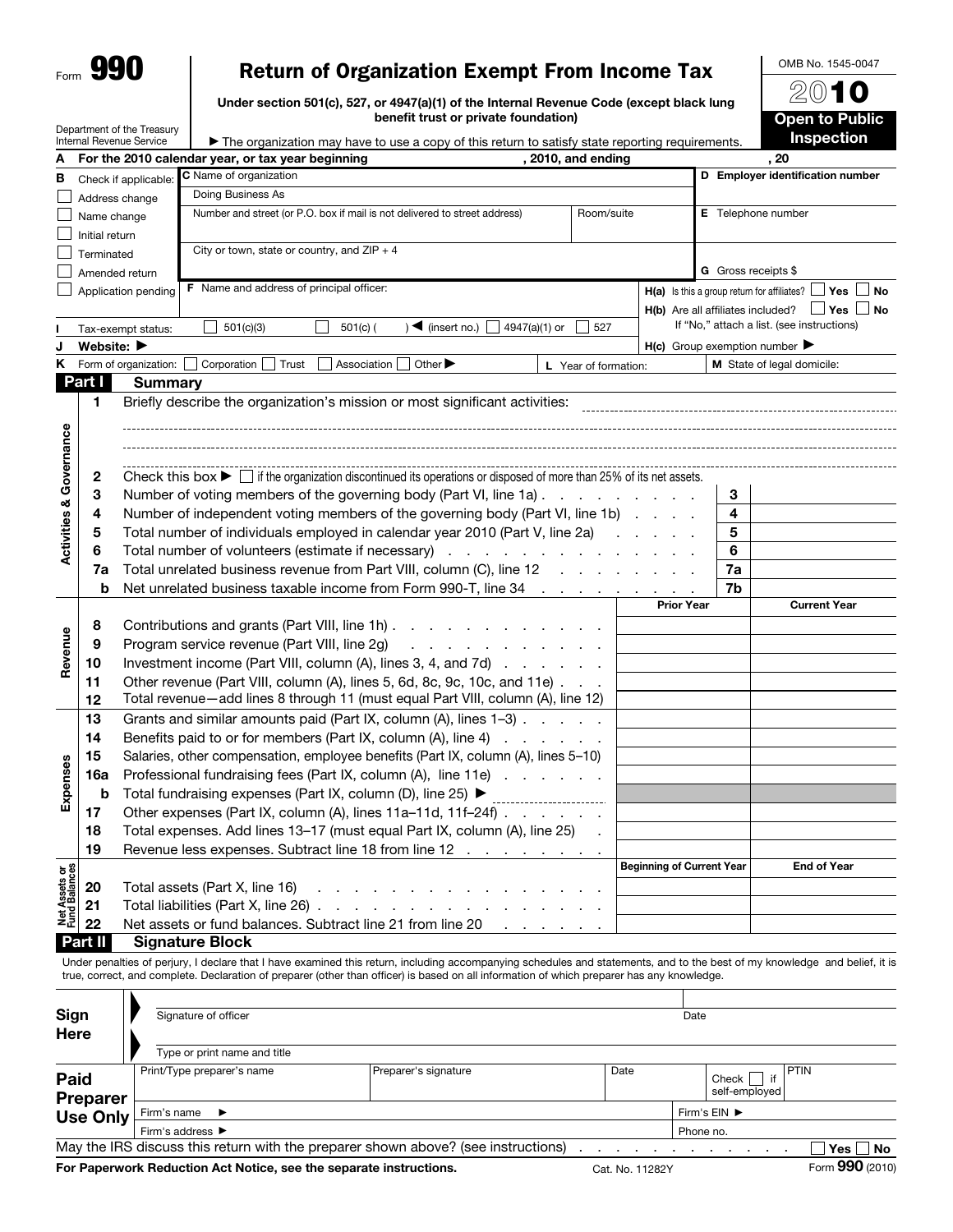| Form 990 (2010) |                                                                                                                                                                                                                                                                                                                                                          |                                                                        |                  | Page 2       |
|-----------------|----------------------------------------------------------------------------------------------------------------------------------------------------------------------------------------------------------------------------------------------------------------------------------------------------------------------------------------------------------|------------------------------------------------------------------------|------------------|--------------|
| Part III        | <b>Statement of Program Service Accomplishments</b>                                                                                                                                                                                                                                                                                                      |                                                                        |                  |              |
| 1               | Briefly describe the organization's mission:                                                                                                                                                                                                                                                                                                             |                                                                        |                  |              |
|                 |                                                                                                                                                                                                                                                                                                                                                          |                                                                        |                  |              |
|                 |                                                                                                                                                                                                                                                                                                                                                          |                                                                        |                  |              |
| $\overline{2}$  | Did the organization undertake any significant program services during the year which were not listed on the                                                                                                                                                                                                                                             |                                                                        |                  |              |
|                 |                                                                                                                                                                                                                                                                                                                                                          |                                                                        | $\sim$ 100 $\mu$ | □ Yes ☑ No   |
| 3               | If "Yes," describe these new services on Schedule O.<br>Did the organization cease conducting, or make significant changes in how it conducts, any program<br>services?                                                                                                                                                                                  | the second contract of the contract of the contract of the contract of |                  | Yes<br>ାମ No |
|                 | If "Yes," describe these changes on Schedule O.                                                                                                                                                                                                                                                                                                          |                                                                        |                  |              |
| 4               | Describe the exempt purpose achievements for each of the organization's three largest program services by expenses. Section<br>501(c)(3) and 501(c)(4) organizations and section 4947(a)(1) trusts are required to report the amount of grants and allocations to<br>others, the total expenses, and revenue, if any, for each program service reported. |                                                                        |                  |              |
| 4a              | (Code:<br>) (Expenses \$                                                                                                                                                                                                                                                                                                                                 |                                                                        |                  |              |
|                 |                                                                                                                                                                                                                                                                                                                                                          |                                                                        |                  |              |
|                 |                                                                                                                                                                                                                                                                                                                                                          |                                                                        |                  |              |
|                 |                                                                                                                                                                                                                                                                                                                                                          |                                                                        |                  |              |
|                 |                                                                                                                                                                                                                                                                                                                                                          |                                                                        |                  |              |
|                 |                                                                                                                                                                                                                                                                                                                                                          |                                                                        |                  |              |
|                 |                                                                                                                                                                                                                                                                                                                                                          |                                                                        |                  |              |
|                 |                                                                                                                                                                                                                                                                                                                                                          |                                                                        |                  |              |
|                 |                                                                                                                                                                                                                                                                                                                                                          |                                                                        |                  |              |
| 4b              | ) (Expenses \$<br>(Code:                                                                                                                                                                                                                                                                                                                                 |                                                                        |                  |              |
|                 |                                                                                                                                                                                                                                                                                                                                                          |                                                                        |                  |              |
|                 |                                                                                                                                                                                                                                                                                                                                                          |                                                                        |                  |              |
|                 |                                                                                                                                                                                                                                                                                                                                                          |                                                                        |                  |              |
|                 |                                                                                                                                                                                                                                                                                                                                                          |                                                                        |                  |              |
|                 |                                                                                                                                                                                                                                                                                                                                                          |                                                                        |                  |              |
|                 |                                                                                                                                                                                                                                                                                                                                                          |                                                                        |                  |              |
|                 |                                                                                                                                                                                                                                                                                                                                                          |                                                                        |                  |              |
|                 |                                                                                                                                                                                                                                                                                                                                                          |                                                                        |                  |              |
| 4c              | ) (Expenses \$<br>(Code:                                                                                                                                                                                                                                                                                                                                 | including grants of \$                                                 | $($ Revenue \$   |              |
|                 |                                                                                                                                                                                                                                                                                                                                                          |                                                                        |                  |              |
|                 |                                                                                                                                                                                                                                                                                                                                                          |                                                                        |                  |              |
|                 |                                                                                                                                                                                                                                                                                                                                                          |                                                                        |                  |              |
|                 |                                                                                                                                                                                                                                                                                                                                                          |                                                                        |                  |              |
|                 |                                                                                                                                                                                                                                                                                                                                                          |                                                                        |                  |              |
|                 |                                                                                                                                                                                                                                                                                                                                                          |                                                                        |                  |              |
|                 |                                                                                                                                                                                                                                                                                                                                                          |                                                                        |                  |              |
|                 |                                                                                                                                                                                                                                                                                                                                                          |                                                                        |                  |              |
|                 |                                                                                                                                                                                                                                                                                                                                                          |                                                                        |                  |              |
| 4d              | Other program services. (Describe in Schedule O.)<br>(Expenses \$<br>including grants of \$                                                                                                                                                                                                                                                              | ) (Revenue \$                                                          |                  |              |
| 4е              | Total program service expenses                                                                                                                                                                                                                                                                                                                           |                                                                        |                  |              |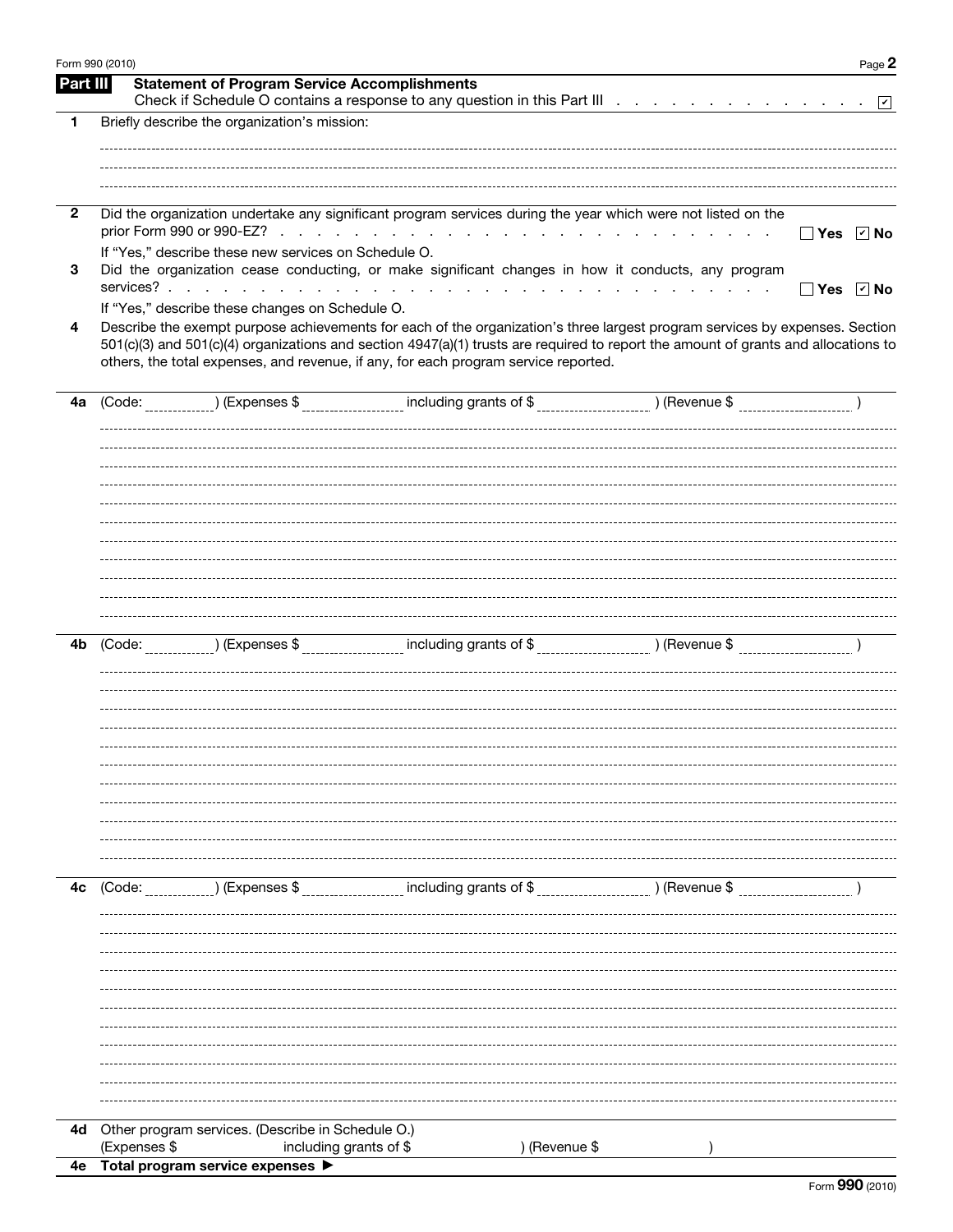|              | Form 990 (2010)                                                                                                                                                                                                                                                                                                                                                                                  |                         |                 | Page 3 |
|--------------|--------------------------------------------------------------------------------------------------------------------------------------------------------------------------------------------------------------------------------------------------------------------------------------------------------------------------------------------------------------------------------------------------|-------------------------|-----------------|--------|
| Part IV      | <b>Checklist of Required Schedules</b>                                                                                                                                                                                                                                                                                                                                                           |                         |                 |        |
| 1            | Is the organization described in section 501(c)(3) or 4947(a)(1) (other than a private foundation)? If "Yes,"                                                                                                                                                                                                                                                                                    | 1                       | <b>Yes</b><br>V | No     |
| $\mathbf{2}$ | Is the organization required to complete Schedule B, Schedule of Contributors? (see instructions)                                                                                                                                                                                                                                                                                                | $\mathfrak{p}$          | $\mathbf{v}$    |        |
| 3            | Did the organization engage in direct or indirect political campaign activities on behalf of or in opposition to<br>candidates for public office? If "Yes," complete Schedule C, Part I.                                                                                                                                                                                                         | 3                       |                 | V      |
| 4            | Section 501(c)(3) organizations. Did the organization engage in lobbying activities, or have a section 501(h)<br>election in effect during the tax year? If "Yes," complete Schedule C, Part II $\ldots$                                                                                                                                                                                         | $\overline{\mathbf{4}}$ |                 | V      |
| 5            | Is the organization a section $501(c)(4)$ , $501(c)(5)$ , or $501(c)(6)$ organization that receives membership dues,<br>assessments, or similar amounts as defined in Revenue Procedure 98-19? If "Yes," complete Schedule C,                                                                                                                                                                    | 5                       |                 | V      |
| 6            | Did the organization maintain any donor advised funds or any similar funds or accounts where donors have<br>the right to provide advice on the distribution or investment of amounts in such funds or accounts? If "Yes,"                                                                                                                                                                        | 6                       |                 | V      |
| 7            | Did the organization receive or hold a conservation easement, including easements to preserve open space,<br>the environment, historic land areas, or historic structures? If "Yes," complete Schedule D, Part II<br>$\mathcal{L}^{\text{max}}$ and $\mathcal{L}^{\text{max}}$                                                                                                                   | $\overline{7}$          |                 | V      |
| 8            | Did the organization maintain collections of works of art, historical treasures, or other similar assets? If "Yes,"<br>complete Schedule D, Part III<br><u>. Andrea de la caractería de la caractería de la caractería de la caractería de la caractería de la caractería </u>                                                                                                                   | 8                       |                 | V      |
| 9            | Did the organization report an amount in Part X, line 21; serve as a custodian for amounts not listed in Part<br>X; or provide credit counseling, debt management, credit repair, or debt negotiation services? If "Yes,"<br>complete Schedule D, Part IV research research research research research research research research research                                                       | 9                       |                 | V      |
| 10           | Did the organization, directly or through a related organization, hold assets in term, permanent, or quasi-                                                                                                                                                                                                                                                                                      | 10                      | V               |        |
| 11           | If the organization's answer to any of the following questions is "Yes," then complete Schedule D, Parts VI,<br>VII, VIII, IX, or X as applicable.                                                                                                                                                                                                                                               |                         |                 |        |
| a            | Did the organization report an amount for land, buildings, and equipment in Part X, line 10? If "Yes,"                                                                                                                                                                                                                                                                                           | 11a                     | V               |        |
|              | <b>b</b> Did the organization report an amount for investments—other securities in Part X, line 12 that is 5% or more<br>of its total assets reported in Part X, line 16? If "Yes," complete Schedule D, Part VII.                                                                                                                                                                               | 11b $\vee$              |                 |        |
|              | c Did the organization report an amount for investments—program related in Part X, line 13 that is 5% or more<br>of its total assets reported in Part X, line 16? If "Yes," complete Schedule D, Part VIII                                                                                                                                                                                       | 11c                     |                 | V      |
|              | d Did the organization report an amount for other assets in Part X, line 15 that is 5% or more of its total assets<br>reported in Part X, line 16? If "Yes," complete Schedule D, Part IX                                                                                                                                                                                                        | 11d                     |                 | V      |
| f            | e Did the organization report an amount for other liabilities in Part X, line 25? If "Yes," complete Schedule D, Part X<br>Did the organization's separate or consolidated financial statements for the tax year include a footnote that addresses<br>the organization's liability for uncertain tax positions under FIN 48 (ASC 740)? If "Yes," complete Schedule D, Part X                     | 11e $\upsilon$<br>11f   |                 |        |
|              | 12 a Did the organization obtain separate, independent audited financial statements for the tax year? If "Yes," complete<br>Schedule D, Parts XI, XII, and XIII<br>a constitution of the constitution of the constitution of the constitution of the constitution of the constitution of the constitution of the constitution of the constitution of the constitution of the constitution of the | 12a                     | V               |        |
| b            | Was the organization included in consolidated, independent audited financial statements for the tax year? If "Yes," and if<br>the organization answered "No" to line 12a, then completing Schedule D, Parts XI, XII, and XIII is optional                                                                                                                                                        | 12 <sub>b</sub>         |                 | V      |
| 13           | Is the organization a school described in section $170(b)(1)(A)(ii)?$ If "Yes," complete Schedule E                                                                                                                                                                                                                                                                                              | 13                      | V               |        |
| 14 a<br>b    | Did the organization maintain an office, employees, or agents outside of the United States?<br>and a state of the<br>Did the organization have aggregate revenues or expenses of more than \$10,000 from grantmaking, fundraising,<br>business, and program service activities outside the United States? If "Yes," complete Schedule F, Parts I and IV                                          | 14a                     | V               |        |
| 15           | Did the organization report on Part IX, column (A), line 3, more than \$5,000 of grants or assistance to any<br>organization or entity located outside the United States? If "Yes," complete Schedule F, Parts II and IV                                                                                                                                                                         | <b>14b</b><br>15        | V               | V      |
| 16           | Did the organization report on Part IX, column (A), line 3, more than \$5,000 of aggregate grants or assistance<br>to individuals located outside the United States? If "Yes," complete Schedule F, Parts III and IV                                                                                                                                                                             | 16                      |                 | V      |
| 17           | Did the organization report a total of more than \$15,000 of expenses for professional fundraising services on<br>Part IX, column (A), lines 6 and 11e? If "Yes," complete Schedule G, Part I (see instructions)<br>and a state of                                                                                                                                                               | 17                      |                 | V      |
| 18           | Did the organization report more than \$15,000 total of fundraising event gross income and contributions on<br>Part VIII, lines 1c and 8a? If "Yes," complete Schedule G, Part II                                                                                                                                                                                                                | 18                      |                 | V      |
| 19           | Did the organization report more than \$15,000 of gross income from gaming activities on Part VIII, line 9a?<br>If "Yes," complete Schedule G, Part III<br>والمتعاونة والمتعاونة والمتعاونة والمتعاونة والمتعاونة والمتعاونة                                                                                                                                                                     | 19                      |                 | V      |
|              | 20 a Did the organization operate one or more hospitals? If "Yes," complete Schedule $H_1, \ldots, H_n, \ldots$                                                                                                                                                                                                                                                                                  | 20a                     |                 | V      |
| b            | If "Yes" to line 20a, did the organization attach its audited financial statements to this return? Note. Some<br>Form 990 filers that operate one or more hospitals must attach audited financial statements (see instructions)                                                                                                                                                                  | 20 <sub>b</sub>         |                 |        |

Form 990 (2010)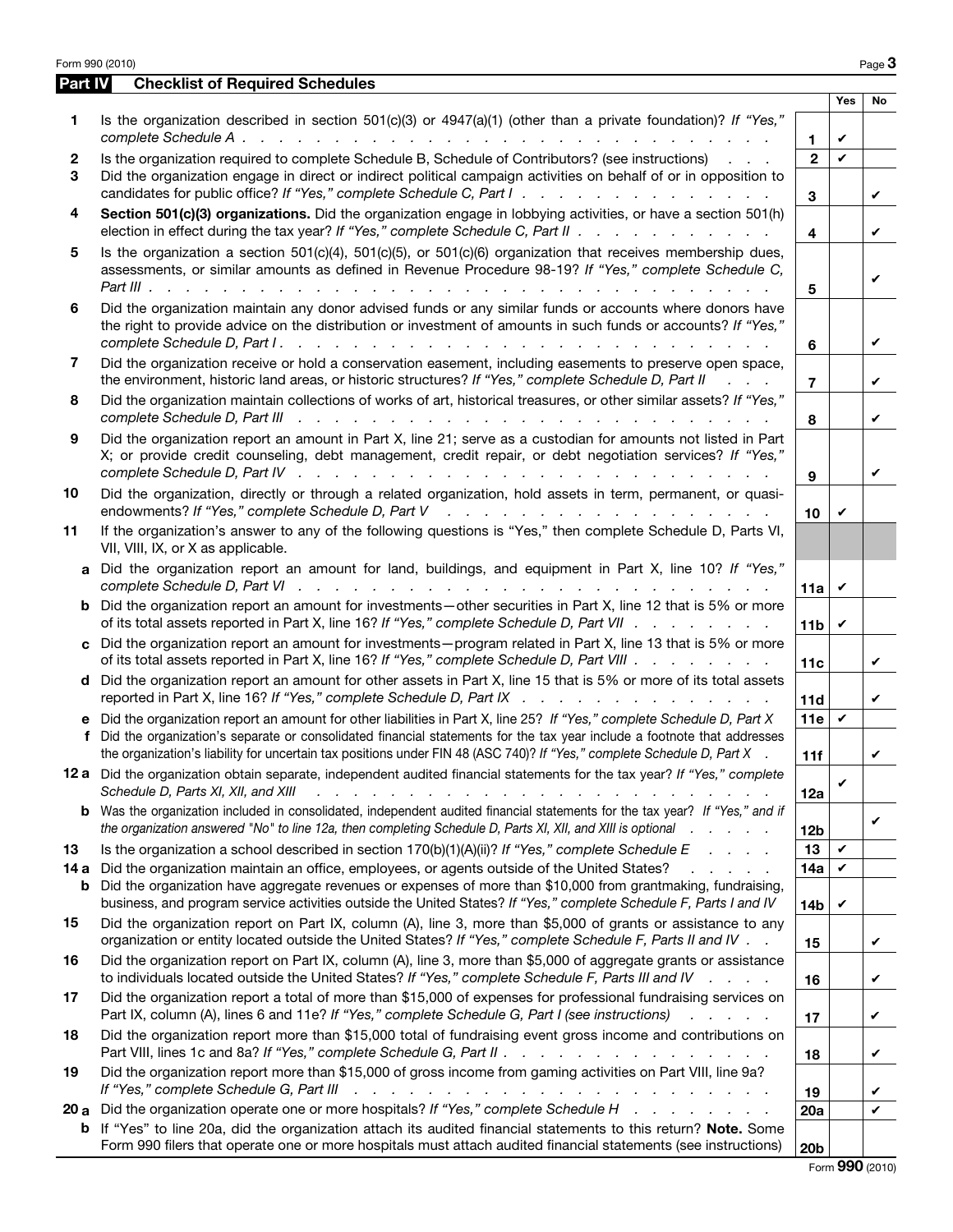| Part IV  | <b>Checklist of Required Schedules (continued)</b>                                                                                                                                                                                                                                                                                        |                 |            |                 |
|----------|-------------------------------------------------------------------------------------------------------------------------------------------------------------------------------------------------------------------------------------------------------------------------------------------------------------------------------------------|-----------------|------------|-----------------|
|          |                                                                                                                                                                                                                                                                                                                                           |                 | <b>Yes</b> | No              |
| 21       | Did the organization report more than \$5,000 of grants and other assistance to governments and organizations<br>in the United States on Part IX, column (A), line 1? If "Yes," complete Schedule I, Parts I and II                                                                                                                       | 21              |            | V               |
| 22       | Did the organization report more than \$5,000 of grants and other assistance to individuals in the United States<br>on Part IX, column (A), line 2? If "Yes," complete Schedule I, Parts I and III                                                                                                                                        | 22              |            | V               |
| 23       | Did the organization answer "Yes" to Part VII, Section A, line 3, 4, or 5 about compensation of the<br>organization's current and former officers, directors, trustees, key employees, and highest compensated                                                                                                                            |                 |            |                 |
|          |                                                                                                                                                                                                                                                                                                                                           | 23              |            | V               |
| 24a      | Did the organization have a tax-exempt bond issue with an outstanding principal amount of more than<br>\$100,000 as of the last day of the year, that was issued after December 31, 2002? If "Yes," answer lines 24b<br>through 24d and complete Schedule K. If "No," go to line $25 \ldots \ldots \ldots \ldots \ldots$                  | 24a             |            | V               |
|          | Did the organization invest any proceeds of tax-exempt bonds beyond a temporary period exception?<br>c Did the organization maintain an escrow account other than a refunding escrow at any time during the year<br>to defease any tax-exempt bonds?<br>.                                                                                 | 24b<br>24c      |            | V<br>V          |
| d        | Did the organization act as an "on behalf of" issuer for bonds outstanding at any time during the year?                                                                                                                                                                                                                                   | 24d             |            | $\checkmark$    |
| 25a      | Section 501(c)(3) and 501(c)(4) organizations. Did the organization engage in an excess benefit transaction<br>with a disqualified person during the year? If "Yes," complete Schedule L, Part I<br>$\mathbf{r}$ , $\mathbf{r}$ , $\mathbf{r}$ , $\mathbf{r}$ , $\mathbf{r}$ , $\mathbf{r}$ , $\mathbf{r}$                                | 25a             |            | V               |
| b        | Is the organization aware that it engaged in an excess benefit transaction with a disqualified person in a prior<br>year, and that the transaction has not been reported on any of the organization's prior Forms 990 or 990-EZ?<br>If "Yes," complete Schedule L, Part I.<br>and the contract of the contract of the                     | 25 <sub>b</sub> |            | V               |
| 26       | Was a loan to or by a current or former officer, director, trustee, key employee, highly compensated employee, or<br>disqualified person outstanding as of the end of the organization's tax year? If "Yes," complete Schedule L, Part II                                                                                                 | 26              |            | ✓               |
| 27       | Did the organization provide a grant or other assistance to an officer, director, trustee, key employee,<br>substantial contributor, or a grant selection committee member, or to a person related to such an individual?<br>If "Yes," complete Schedule L, Part III<br>a na mana an amaman<br>and a state                                | 27              |            | V               |
| 28       | Was the organization a party to a business transaction with one of the following parties (see Schedule L,<br>Part IV instructions for applicable filing thresholds, conditions, and exceptions):                                                                                                                                          |                 |            |                 |
|          | A current or former officer, director, trustee, or key employee? If "Yes," complete Schedule L, Part IV                                                                                                                                                                                                                                   | <b>28a</b>      |            | V               |
| b        | A family member of a current or former officer, director, trustee, or key employee? If "Yes," complete<br>Schedule L, Part IV                                                                                                                                                                                                             | 28b             |            | V               |
| c        | An entity of which a current or former officer, director, trustee, or key employee (or a family member thereof)<br>was an officer, director, trustee, or direct or indirect owner? If "Yes," complete Schedule L, Part IV                                                                                                                 | 28c             |            | V               |
| 29<br>30 | Did the organization receive more than \$25,000 in non-cash contributions? If "Yes," complete Schedule M<br>Did the organization receive contributions of art, historical treasures, or other similar assets, or qualified<br>conservation contributions? If "Yes," complete Schedule M                                                   | 29<br>30        |            | V<br>✓          |
| 31       | Did the organization liquidate, terminate, or dissolve and cease operations? If "Yes," complete Schedule N,                                                                                                                                                                                                                               | 31              |            | V               |
| 32       | Did the organization sell, exchange, dispose of, or transfer more than 25% of its net assets? If "Yes,"<br>complete Schedule N, Part II recently recently recently recently recently recently recently recently recently recently recently recently recently recently recently recently recently recently recently recently recently rece | 32              |            | V               |
| 33       | Did the organization own 100% of an entity disregarded as separate from the organization under Regulations<br>sections 301.7701-2 and 301.7701-3? If "Yes," complete Schedule R, Part $1 \cdot \cdot \cdot \cdot \cdot \cdot \cdot \cdot \cdot \cdot \cdot \cdot \cdot \cdot$                                                             | 33              |            | V               |
| 34       | Was the organization related to any tax-exempt or taxable entity? If "Yes," complete Schedule R, Parts II, III,<br>IV, and V, line 1 $\ldots$ $\ldots$ $\ldots$ $\ldots$ $\ldots$ $\ldots$ $\ldots$ $\ldots$ $\ldots$ $\ldots$ $\ldots$ $\ldots$ $\ldots$ $\ldots$                                                                        | 34              |            | V               |
| 35       | Is any related organization a controlled entity within the meaning of section $512(b)(13)?$                                                                                                                                                                                                                                               | 35              |            | $\mathbf v$     |
| а        | Did the organization receive any payment from or engage in any transaction with a<br>controlled entity within the meaning of section 512(b)(13)? If "Yes," complete Schedule R,<br>$\Box$ Yes $\Box$ No                                                                                                                                   |                 |            |                 |
| 36       | Section 501(c)(3) organizations. Did the organization make any transfers to an exempt non-charitable                                                                                                                                                                                                                                      | 36              |            | V               |
| 37       | Did the organization conduct more than 5% of its activities through an entity that is not a related organization<br>and that is treated as a partnership for federal income tax purposes? If "Yes," complete Schedule R,                                                                                                                  | 37              |            | V               |
| 38       | Did the organization complete Schedule O and provide explanations in Schedule O for Part VI, lines 11 and<br>19? Note. All Form 990 filers are required to complete Schedule O                                                                                                                                                            | 38              |            |                 |
|          |                                                                                                                                                                                                                                                                                                                                           |                 |            | Form 990 (2010) |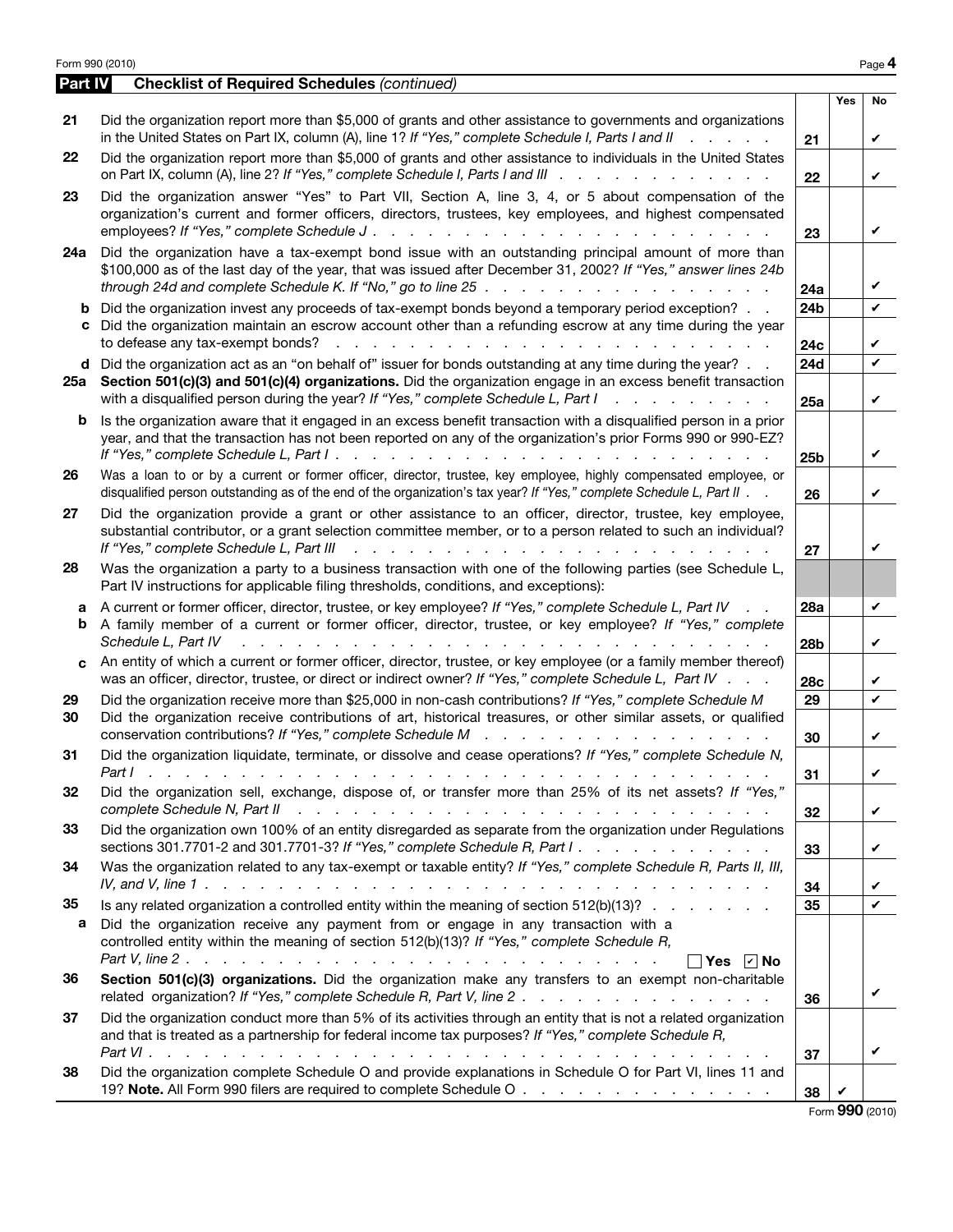|        | Form 990 (2010)                                                                                                                    |                |     | Page 5 |
|--------|------------------------------------------------------------------------------------------------------------------------------------|----------------|-----|--------|
| Part V | <b>Statements Regarding Other IRS Filings and Tax Compliance</b>                                                                   |                |     |        |
|        | Check if Schedule O contains a response to any question in this Part V                                                             |                |     |        |
|        |                                                                                                                                    |                | Yes | No     |
| 1a     | Enter the number reported in Box 3 of Form 1096. Enter -0- if not applicable<br>1a                                                 |                |     |        |
| b      | Enter the number of Forms W-2G included in line 1a. Enter -0- if not applicable<br>1 <sub>b</sub>                                  |                |     |        |
| c      | Did the organization comply with backup withholding rules for reportable payments to vendors and                                   |                |     |        |
|        | reportable gaming (gambling) winnings to prize winners?                                                                            | 1c             | V   |        |
| 2a     | Enter the number of employees reported on Form W-3, Transmittal of Wage and Tax                                                    |                |     |        |
|        | Statements, filed for the calendar year ending with or within the year covered by this return<br>2a                                |                |     |        |
| b      | If at least one is reported on line 2a, did the organization file all required federal employment tax returns? .                   | 2 <sub>b</sub> | V   |        |
|        | Note. If the sum of lines 1a and 2a is greater than 250, you may be required to e-file. (see instructions)                         |                |     |        |
| За     | Did the organization have unrelated business gross income of \$1,000 or more during the year?<br><b>Contractor</b>                 | За             |     | V      |
| b      | If "Yes," has it filed a Form 990-T for this year? If "No," provide an explanation in Schedule O                                   | 3 <sub>b</sub> |     |        |
| 4a     | At any time during the calendar year, did the organization have an interest in, or a signature or other authority                  |                |     |        |
|        | over, a financial account in a foreign country (such as a bank account, securities account, or other financial                     |                |     |        |
|        |                                                                                                                                    | 4a             | V   |        |
| b      | If "Yes," enter the name of the foreign country: ▶                                                                                 |                |     |        |
|        | See instructions for filing requirements for Form TD F 90-22.1, Report of Foreign Bank and Financial Accounts.                     |                |     |        |
| 5a     | Was the organization a party to a prohibited tax shelter transaction at any time during the tax year?                              | 5a             |     | V      |
| b      | Did any taxable party notify the organization that it was or is a party to a prohibited tax shelter transaction?                   | 5b             |     | V      |
| с      | If "Yes" to line 5a or 5b, did the organization file Form 8886-T?                                                                  | 5 <sub>c</sub> |     |        |
| 6a     | Does the organization have annual gross receipts that are normally greater than \$100,000, and did the                             |                |     |        |
|        | organization solicit any contributions that were not tax deductible?                                                               | 6a             |     | V      |
| b      | If "Yes," did the organization include with every solicitation an express statement that such contributions or                     |                |     |        |
|        |                                                                                                                                    | 6b             |     |        |
| 7      | Organizations that may receive deductible contributions under section 170(c).                                                      |                |     |        |
| a      | Did the organization receive a payment in excess of \$75 made partly as a contribution and partly for goods                        |                |     |        |
|        |                                                                                                                                    | 7a             |     | V      |
| b      | If "Yes," did the organization notify the donor of the value of the goods or services provided?                                    | 7b             |     |        |
| с      | Did the organization sell, exchange, or otherwise dispose of tangible personal property for which it was                           |                |     |        |
|        |                                                                                                                                    | 7c             |     | V      |
| d      | If "Yes," indicate the number of Forms 8282 filed during the year<br>7d                                                            |                |     |        |
| е      | Did the organization receive any funds, directly or indirectly, to pay premiums on a personal benefit contract?                    | 7e             |     | V      |
| f      | Did the organization, during the year, pay premiums, directly or indirectly, on a personal benefit contract?.                      | 7f             |     | ✓      |
| g      | If the organization received a contribution of qualified intellectual property, did the organization file Form 8899 as required?   | 7g             |     |        |
| h      | If the organization received a contribution of cars, boats, airplanes, or other vehicles, did the organization file a Form 1098-C? | 7h             |     |        |
| ໟ      | Sponsoring organizations maintaining donor advised funds and section 509(a)(3) supporting                                          |                |     |        |
|        | organizations. Did the supporting organization, or a donor advised fund maintained by a sponsoring                                 |                |     |        |
|        | organization, have excess business holdings at any time during the year?                                                           | 8              |     | V      |
| 9      | Sponsoring organizations maintaining donor advised funds.                                                                          |                |     |        |
| a<br>b | Did the organization make any taxable distributions under section 4966?                                                            | 9а<br>9b       |     | V<br>V |
| 10     | Did the organization make a distribution to a donor, donor advisor, or related person?<br>Section 501(c)(7) organizations. Enter:  |                |     |        |
| а      | 10a<br>Initiation fees and capital contributions included on Part VIII, line 12                                                    |                |     |        |
| b      | 10 <sub>b</sub><br>Gross receipts, included on Form 990, Part VIII, line 12, for public use of club facilities                     |                |     |        |
| 11     | Section 501(c)(12) organizations. Enter:                                                                                           |                |     |        |
| a      | Gross income from members or shareholders.<br>11a                                                                                  |                |     |        |
| b      | Gross income from other sources (Do not net amounts due or paid to other sources                                                   |                |     |        |
|        | against amounts due or received from them.) .<br>the contract of the contract of the con-<br>11 <sub>b</sub>                       |                |     |        |
| 12a    | Section 4947(a)(1) non-exempt charitable trusts. Is the organization filing Form 990 in lieu of Form 1041?                         | 12a            |     | V      |
| b      | If "Yes," enter the amount of tax-exempt interest received or accrued during the year.<br>12 <sub>b</sub>                          |                |     |        |
| 13     | Section 501(c)(29) qualified nonprofit health insurance issuers.                                                                   |                |     |        |
| а      | Is the organization licensed to issue qualified health plans in more than one state?                                               | 13а            |     | V      |
|        | Note. See the instructions for additional information the organization must report on Schedule O.                                  |                |     |        |
| b      | Enter the amount of reserves the organization is required to maintain by the states in which                                       |                |     |        |
|        | the organization is licensed to issue qualified health plans<br>13 <sub>b</sub>                                                    |                |     |        |
| c      | Enter the amount of reserves on hand<br>13 <sub>c</sub>                                                                            |                |     |        |
| 14a    | Did the organization receive any payments for indoor tanning services during the tax year? .                                       | 14a            |     | V      |
| b      | If "Yes," has it filed a Form 720 to report these payments? If "No," provide an explanation in Schedule O                          | 14b            |     |        |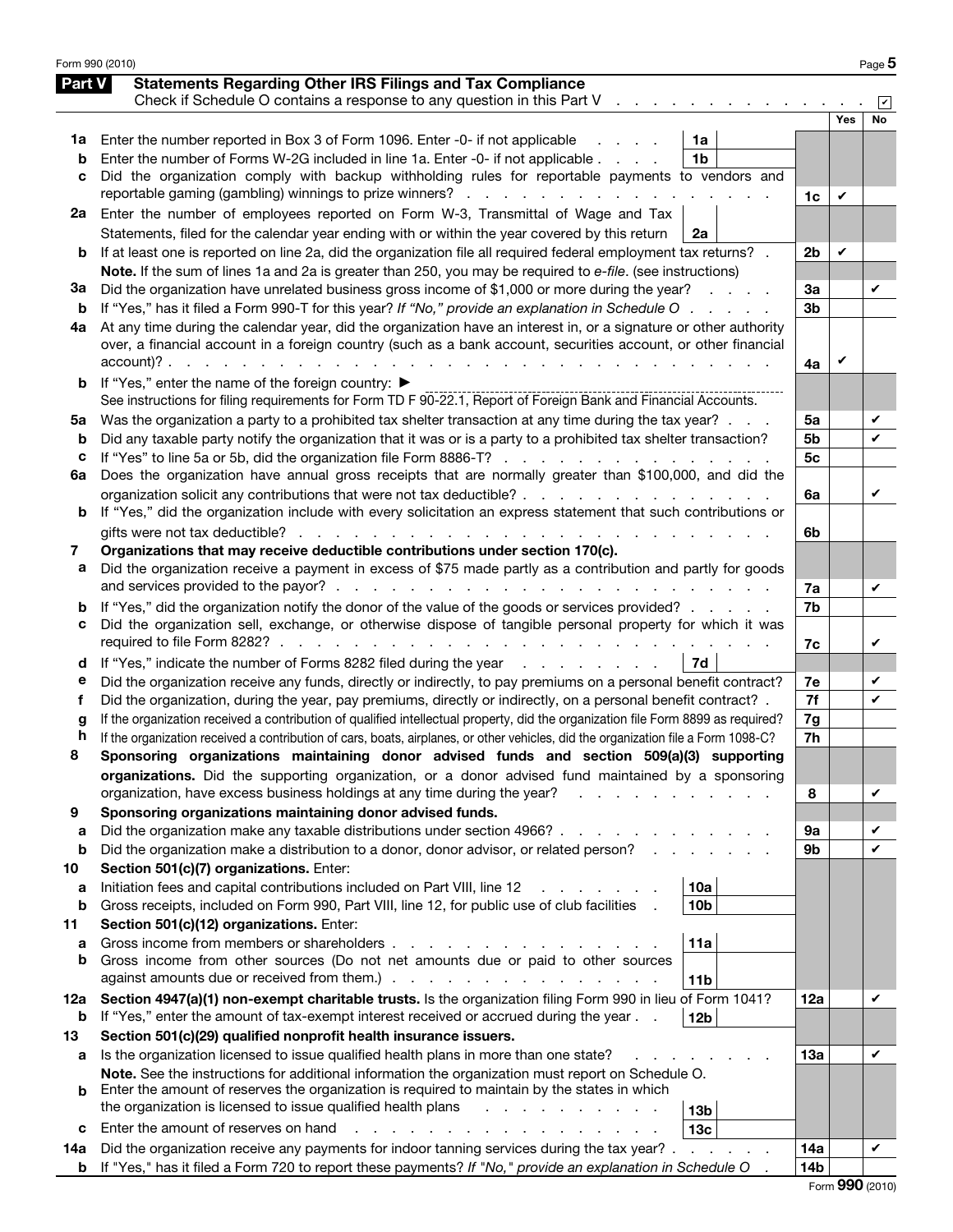|                | Form 990 (2010)                                                                                                                                                                                                                                 |                 |                 | Page $6$        |
|----------------|-------------------------------------------------------------------------------------------------------------------------------------------------------------------------------------------------------------------------------------------------|-----------------|-----------------|-----------------|
| <b>Part VI</b> | Governance, Management, and Disclosure For each "Yes" response to lines 2 through 7b below, and for a<br>"No" response to line 8a, 8b, or 10b below, describe the circumstances, processes, or changes in Schedule<br>O. See instructions.      |                 |                 |                 |
|                | Check if Schedule O contains a response to any question in this Part VI                                                                                                                                                                         |                 |                 | $\triangledown$ |
|                | <b>Section A. Governing Body and Management</b>                                                                                                                                                                                                 |                 |                 |                 |
|                |                                                                                                                                                                                                                                                 |                 | Yes             | No              |
| 1a             | Enter the number of voting members of the governing body at the end of the tax year.<br>1a                                                                                                                                                      |                 |                 |                 |
| b<br>2         | 1 <sub>b</sub><br>Enter the number of voting members included in line 1a, above, who are independent<br>Did any officer, director, trustee, or key employee have a family relationship or a business relationship with                          |                 |                 |                 |
|                | any other officer, director, trustee, or key employee?<br>.                                                                                                                                                                                     | $\mathbf{2}$    |                 | V               |
| 3              | Did the organization delegate control over management duties customarily performed by or under the direct                                                                                                                                       |                 |                 |                 |
|                | supervision of officers, directors or trustees, or key employees to a management company or other person?                                                                                                                                       | 3               |                 | V               |
| 4              | Did the organization make any significant changes to its governing documents since the prior Form 990 was filed?                                                                                                                                | 4               |                 | V               |
| 5              | Did the organization become aware during the year of a significant diversion of the organization's assets? .                                                                                                                                    | 5               |                 | V               |
| 6              |                                                                                                                                                                                                                                                 | 6               |                 | V               |
| 7a             | Does the organization have members, stockholders, or other persons who may elect one or more members                                                                                                                                            |                 |                 |                 |
|                | of the governing body?                                                                                                                                                                                                                          | 7a              |                 | V<br>V          |
| b<br>8         | Are any decisions of the governing body subject to approval by members, stockholders, or other persons?<br>Did the organization contemporaneously document the meetings held or written actions undertaken during<br>the year by the following: | 7b              |                 |                 |
| a              | The governing body? $\ldots$ $\ldots$ $\ldots$ $\ldots$ $\ldots$ $\ldots$                                                                                                                                                                       | 8а              | V               |                 |
| b              | Each committee with authority to act on behalf of the governing body?                                                                                                                                                                           | 8b              | V               |                 |
| 9              | Is there any officer, director, trustee, or key employee listed in Part VII, Section A, who cannot be reached at                                                                                                                                |                 |                 |                 |
|                | the organization's mailing address? If "Yes," provide the names and addresses in Schedule O.                                                                                                                                                    | 9               |                 | V               |
|                | Section B. Policies (This Section B requests information about policies not required by the Internal Revenue Code.)                                                                                                                             |                 |                 |                 |
|                |                                                                                                                                                                                                                                                 | 10a             | <b>Yes</b><br>V | No              |
| 10a<br>b       | Does the organization have local chapters, branches, or affiliates?<br>If "Yes," does the organization have written policies and procedures governing the activities of such                                                                    |                 |                 |                 |
|                | chapters, affiliates, and branches to ensure their operations are consistent with those of the organization? .                                                                                                                                  | 10 <sub>b</sub> | $\checkmark$    |                 |
| 11а            | Has the organization provided a copy of this Form 990 to all members of its governing body before filing the<br>form? $\ldots$ $\ldots$ $\ldots$ $\ldots$                                                                                       | 11a             | V               |                 |
| b              | Describe in Schedule O the process, if any, used by the organization to review this Form 990.                                                                                                                                                   |                 |                 |                 |
| 12a            | Does the organization have a written conflict of interest policy? If "No," go to line 13                                                                                                                                                        | 12a             | $\checkmark$    |                 |
| b              | Are officers, directors or trustees, and key employees required to disclose annually interests that could give<br>rise to conflicts?                                                                                                            | 12 <sub>b</sub> | V               |                 |
| с              | Does the organization regularly and consistently monitor and enforce compliance with the policy? If "Yes,"                                                                                                                                      | 12c             |                 |                 |
| 13             |                                                                                                                                                                                                                                                 | 13              | V               |                 |
| 14             | Does the organization have a written document retention and destruction policy?                                                                                                                                                                 | 14              | V               |                 |
| 15             | Did the process for determining compensation of the following persons include a review and approval by<br>independent persons, comparability data, and contemporaneous substantiation of the deliberation and decision?                         |                 |                 |                 |
| a              | The organization's CEO, Executive Director, or top management official results and results are all the organization's CEO, Executive Director, or top management official                                                                       | 15a             |                 |                 |
| b              | If "Yes" to line 15a or 15b, describe the process in Schedule O. (See instructions.)                                                                                                                                                            | <b>15b</b>      |                 |                 |
| 16a            | Did the organization invest in, contribute assets to, or participate in a joint venture or similar arrangement                                                                                                                                  |                 |                 |                 |
|                |                                                                                                                                                                                                                                                 | 16a             |                 | V               |
| b              | If "Yes," has the organization adopted a written policy or procedure requiring the organization to evaluate its                                                                                                                                 |                 |                 |                 |
|                | participation in joint venture arrangements under applicable federal tax law, and taken steps to safeguard the                                                                                                                                  |                 |                 |                 |
|                | organization's exempt status with respect to such arrangements?                                                                                                                                                                                 | <b>16b</b>      |                 |                 |
|                | <b>Section C. Disclosure</b>                                                                                                                                                                                                                    |                 |                 |                 |
| 17<br>18       | List the states with which a copy of this Form 990 is required to be filed ><br>Section 6104 requires an organization to make its Forms 1023 (or 1024 if applicable), 990, and 990-T (501(c)(3)s only) available                                |                 |                 |                 |
|                | for public inspection. Indicate how you make these available. Check all that apply.                                                                                                                                                             |                 |                 |                 |
|                | $\Box$ Own website<br>$\Box$ Another's website<br>$\boxed{\mathbf{v}}$ Upon request                                                                                                                                                             |                 |                 |                 |
| 19             | Describe in Schedule O whether (and if so, how), the organization makes its governing documents, conflict of interest policy,                                                                                                                   |                 |                 |                 |
|                | and financial statements available to the public.                                                                                                                                                                                               |                 |                 |                 |
| 20.            | State the name physical address, and telephone number of the person who possesses the books and records of the                                                                                                                                  |                 |                 |                 |

| 20 |                                     | State the name, physical address, and telephone number of the person who possesses the books and records of the |
|----|-------------------------------------|-----------------------------------------------------------------------------------------------------------------|
|    | organization: $\blacktriangleright$ |                                                                                                                 |
|    |                                     |                                                                                                                 |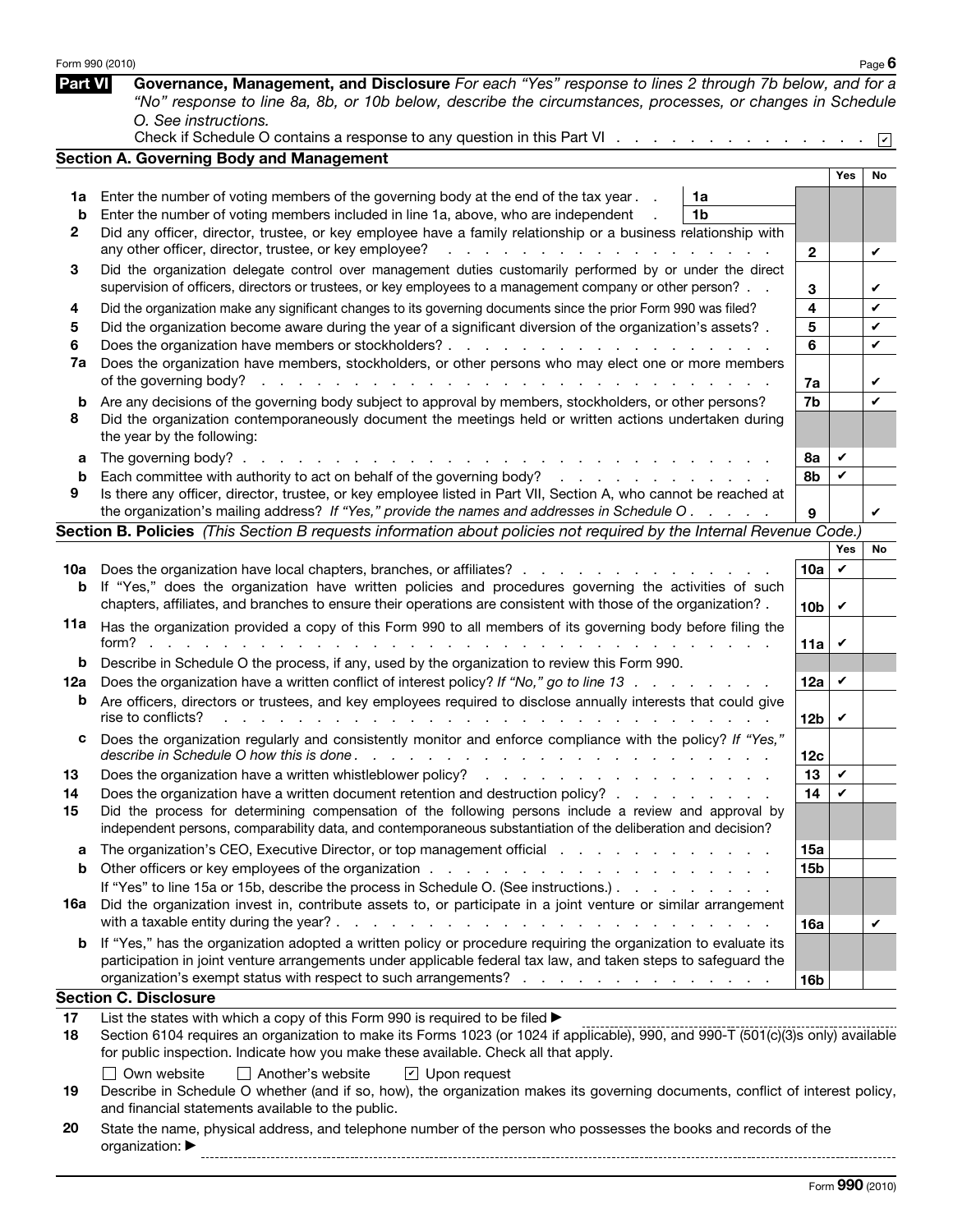### Part VII Compensation of Officers, Directors, Trustees, Key Employees, Highest Compensated Employees, and Independent Contractors

Check if Schedule O contains a response to any question in this Part VII . . . . . . . . . . . . . . .  $\Box$ 

#### Section A. Officers, Directors, Trustees, Key Employees, and Highest Compensated Employees

1a Complete this table for all persons required to be listed. Report compensation for the calendar year ending with or within the organization's tax year.

• List all of the organization's current officers, directors, trustees (whether individuals or organizations), regardless of amount of compensation. Enter -0- in columns (D), (E), and (F) if no compensation was paid.

• List all of the organization's current key employees, if any. See instructions for definition of "key employee."

• List the organization's five current highest compensated employees (other than an officer, director, trustee, or key employee) who received reportable compensation (Box 5 of Form W-2 and/or Box 7 of Form 1099-MISC) of more than \$100,000 from the organization and any related organizations.

• List all of the organization's former officers, key employees, and highest compensated employees who received more than \$100,000 of reportable compensation from the organization and any related organizations.

• List all of the organization's former directors or trustees that received, in the capacity as a former director or trustee of the organization, more than \$10,000 of reportable compensation from the organization and any related organizations.

List persons in the following order: individual trustees or directors; institutional trustees; officers; key employees; highest compensated employees; and former such persons.

Check this box if neither the organization nor any related organization compensated any current officer, director, or trustee.

| Origen this box in Heither the Organization hor any related organization compensated any current onlest, director, or trustee.<br>(A) | (B)                                                                                          |                                   |                       | (C)     |              |                                 |        | (D)                                                            | (E)                                                              | (F)                                                                                            |
|---------------------------------------------------------------------------------------------------------------------------------------|----------------------------------------------------------------------------------------------|-----------------------------------|-----------------------|---------|--------------|---------------------------------|--------|----------------------------------------------------------------|------------------------------------------------------------------|------------------------------------------------------------------------------------------------|
| Name and Title                                                                                                                        | Average                                                                                      |                                   |                       |         |              | Position (check all that apply) |        | Reportable                                                     | Reportable                                                       | Estimated                                                                                      |
|                                                                                                                                       | hours per<br>week<br>(describe<br>hours for<br>related<br>organizations<br>in Schedule<br>O) | Individual trustee<br>or director | Institutional trustee | Officer | Key employee | Highest compensated<br>employee | Former | compensation<br>from<br>the<br>organization<br>(W-2/1099-MISC) | compensation from<br>related<br>organizations<br>(W-2/1099-MISC) | amount of<br>other<br>compensation<br>from the<br>organization<br>and related<br>organizations |
| (1)                                                                                                                                   |                                                                                              |                                   |                       |         |              |                                 |        |                                                                |                                                                  |                                                                                                |
| (2)                                                                                                                                   |                                                                                              |                                   |                       |         |              |                                 |        |                                                                |                                                                  |                                                                                                |
| (3)                                                                                                                                   |                                                                                              |                                   |                       |         |              |                                 |        |                                                                |                                                                  |                                                                                                |
|                                                                                                                                       |                                                                                              |                                   |                       |         |              |                                 |        |                                                                |                                                                  |                                                                                                |
| $\overline{6}$                                                                                                                        |                                                                                              |                                   |                       |         |              |                                 |        |                                                                |                                                                  |                                                                                                |
| (6)                                                                                                                                   |                                                                                              |                                   |                       |         |              |                                 |        |                                                                |                                                                  |                                                                                                |
| (7)                                                                                                                                   |                                                                                              |                                   |                       |         |              |                                 |        |                                                                |                                                                  |                                                                                                |
| (8)                                                                                                                                   |                                                                                              |                                   |                       |         |              |                                 |        |                                                                |                                                                  |                                                                                                |
|                                                                                                                                       |                                                                                              |                                   |                       |         |              |                                 |        |                                                                |                                                                  |                                                                                                |
| (10)                                                                                                                                  |                                                                                              |                                   |                       |         |              |                                 |        |                                                                |                                                                  |                                                                                                |
| (11)                                                                                                                                  |                                                                                              |                                   |                       |         |              |                                 |        |                                                                |                                                                  |                                                                                                |
| (12)<br>----------------------------------                                                                                            |                                                                                              |                                   |                       |         |              |                                 |        |                                                                |                                                                  |                                                                                                |
| (13)                                                                                                                                  |                                                                                              |                                   |                       |         |              |                                 |        |                                                                |                                                                  |                                                                                                |
| (14)                                                                                                                                  |                                                                                              |                                   |                       |         |              |                                 |        |                                                                |                                                                  |                                                                                                |
| (15)                                                                                                                                  |                                                                                              |                                   |                       |         |              |                                 |        |                                                                |                                                                  |                                                                                                |
| (16)                                                                                                                                  |                                                                                              |                                   |                       |         |              |                                 |        |                                                                |                                                                  |                                                                                                |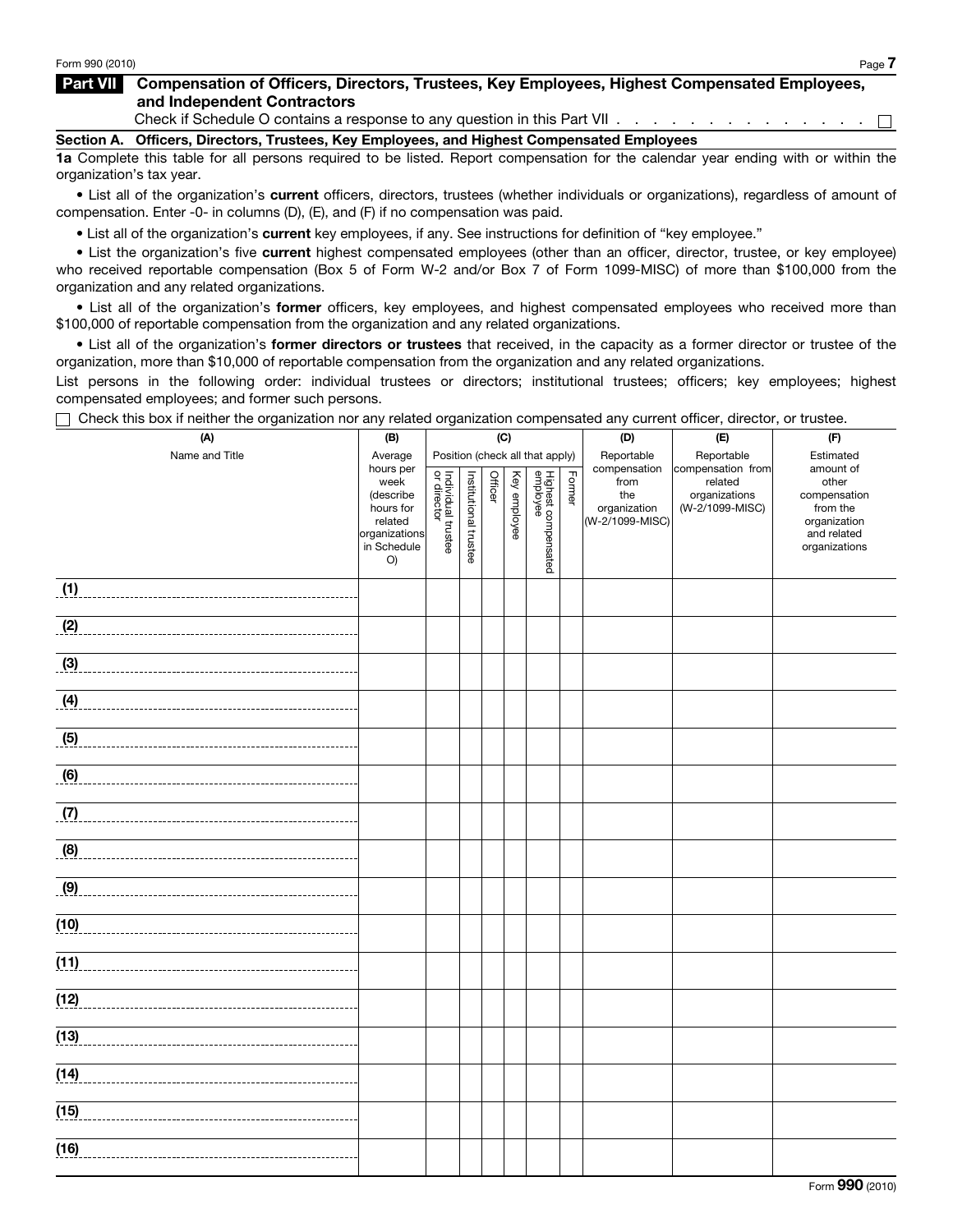| <b>Part VII</b> | Section A. Officers, Directors, Trustees, Key Employees, and Highest Compensated Employees (continued)                                                                                                               |                                                                           |                                     |                       |                |              |                                 |        |                                                |                                             |   |                                                                                   |  |
|-----------------|----------------------------------------------------------------------------------------------------------------------------------------------------------------------------------------------------------------------|---------------------------------------------------------------------------|-------------------------------------|-----------------------|----------------|--------------|---------------------------------|--------|------------------------------------------------|---------------------------------------------|---|-----------------------------------------------------------------------------------|--|
|                 | (A)                                                                                                                                                                                                                  | (B)                                                                       |                                     |                       | (C)            |              |                                 |        | (D)                                            | (E)                                         |   | (F)                                                                               |  |
|                 | Name and title                                                                                                                                                                                                       | Average<br>hours per                                                      |                                     |                       |                |              | Position (check all that apply) |        | Reportable<br>compensation                     | Reportable<br>compensation from             |   | Estimated<br>amount of                                                            |  |
|                 |                                                                                                                                                                                                                      | week<br>(describe<br>hours for<br>related<br>organizations<br>in Schedule | Individual trustee<br>  or director | Institutional trustee | Officer        | Key employee | Highest compensated<br>employee | Former | from<br>the<br>organization<br>(W-2/1099-MISC) | related<br>organizations<br>(W-2/1099-MISC) |   | other<br>compensation<br>from the<br>organization<br>and related<br>organizations |  |
| (17)            |                                                                                                                                                                                                                      | O)                                                                        |                                     |                       |                |              |                                 |        |                                                |                                             |   |                                                                                   |  |
|                 |                                                                                                                                                                                                                      |                                                                           |                                     |                       |                |              |                                 |        |                                                |                                             |   |                                                                                   |  |
| (18)            |                                                                                                                                                                                                                      |                                                                           |                                     |                       |                |              |                                 |        |                                                |                                             |   |                                                                                   |  |
| (19)            |                                                                                                                                                                                                                      |                                                                           |                                     |                       |                |              |                                 |        |                                                |                                             |   |                                                                                   |  |
| (20)            |                                                                                                                                                                                                                      |                                                                           |                                     |                       |                |              |                                 |        |                                                |                                             |   |                                                                                   |  |
| (21)            |                                                                                                                                                                                                                      |                                                                           |                                     |                       |                |              |                                 |        |                                                |                                             |   |                                                                                   |  |
| (22)            |                                                                                                                                                                                                                      |                                                                           |                                     |                       |                |              |                                 |        |                                                |                                             |   |                                                                                   |  |
| (23)            |                                                                                                                                                                                                                      |                                                                           |                                     |                       |                |              |                                 |        |                                                |                                             |   |                                                                                   |  |
|                 |                                                                                                                                                                                                                      |                                                                           |                                     |                       |                |              |                                 |        |                                                |                                             |   |                                                                                   |  |
| (25)            |                                                                                                                                                                                                                      |                                                                           |                                     |                       |                |              |                                 |        |                                                |                                             |   |                                                                                   |  |
| (26)            |                                                                                                                                                                                                                      |                                                                           |                                     |                       |                |              |                                 |        |                                                |                                             |   |                                                                                   |  |
| (27)            |                                                                                                                                                                                                                      |                                                                           |                                     |                       |                |              |                                 |        |                                                |                                             |   |                                                                                   |  |
| (28)            |                                                                                                                                                                                                                      |                                                                           |                                     |                       |                |              |                                 |        |                                                |                                             |   |                                                                                   |  |
| 1b              | Sub-total.<br>the contract of the contract of the                                                                                                                                                                    |                                                                           | the contract of the contract of     |                       |                |              |                                 | ▶      |                                                |                                             |   |                                                                                   |  |
| C               | Total from continuation sheets to Part VII, Section A                                                                                                                                                                |                                                                           |                                     |                       | <b>Service</b> |              |                                 |        |                                                |                                             |   |                                                                                   |  |
| d               | Total (add lines 1b and 1c).                                                                                                                                                                                         | and a series of the contract of the contract of                           |                                     |                       |                |              |                                 |        |                                                |                                             |   |                                                                                   |  |
| $\overline{2}$  | Total number of individuals (including but not limited to those listed above) who received more than \$100,000 in<br>reportable compensation from the organization $\blacktriangleright$                             |                                                                           |                                     |                       |                |              |                                 |        |                                                |                                             |   |                                                                                   |  |
| 3               | Did the organization list any former officer, director or trustee, key employee, or highest compensated<br>employee on line 1a? If "Yes," complete Schedule J for such individual                                    |                                                                           |                                     |                       |                |              |                                 |        |                                                |                                             | 3 | Yes   No                                                                          |  |
| 4               | For any individual listed on line 1a, is the sum of reportable compensation and other compensation from the<br>organization and related organizations greater than \$150,000? If "Yes," complete Schedule J for such |                                                                           |                                     |                       |                |              |                                 |        |                                                |                                             | 4 |                                                                                   |  |

5 Did any person listed on line 1a receive or accrue compensation from any unrelated organization or individual for services rendered to the organization? If "Yes," complete Schedule J for such person . . . . . . **5** 

## Section B. Independent Contractors

1 Complete this table for your five highest compensated independent contractors that received more than \$100,000 of compensation from the organization.

|   | (A)<br>Name and business address                                                                                                                                      | (B)<br>Description of services | (C)<br>Compensation |
|---|-----------------------------------------------------------------------------------------------------------------------------------------------------------------------|--------------------------------|---------------------|
|   |                                                                                                                                                                       |                                |                     |
|   |                                                                                                                                                                       |                                |                     |
|   |                                                                                                                                                                       |                                |                     |
|   |                                                                                                                                                                       |                                |                     |
|   |                                                                                                                                                                       |                                |                     |
| 2 | Total number of independent contractors (including but not limited to those listed above) who<br>received more than \$100,000 in compensation from the organization ▶ |                                |                     |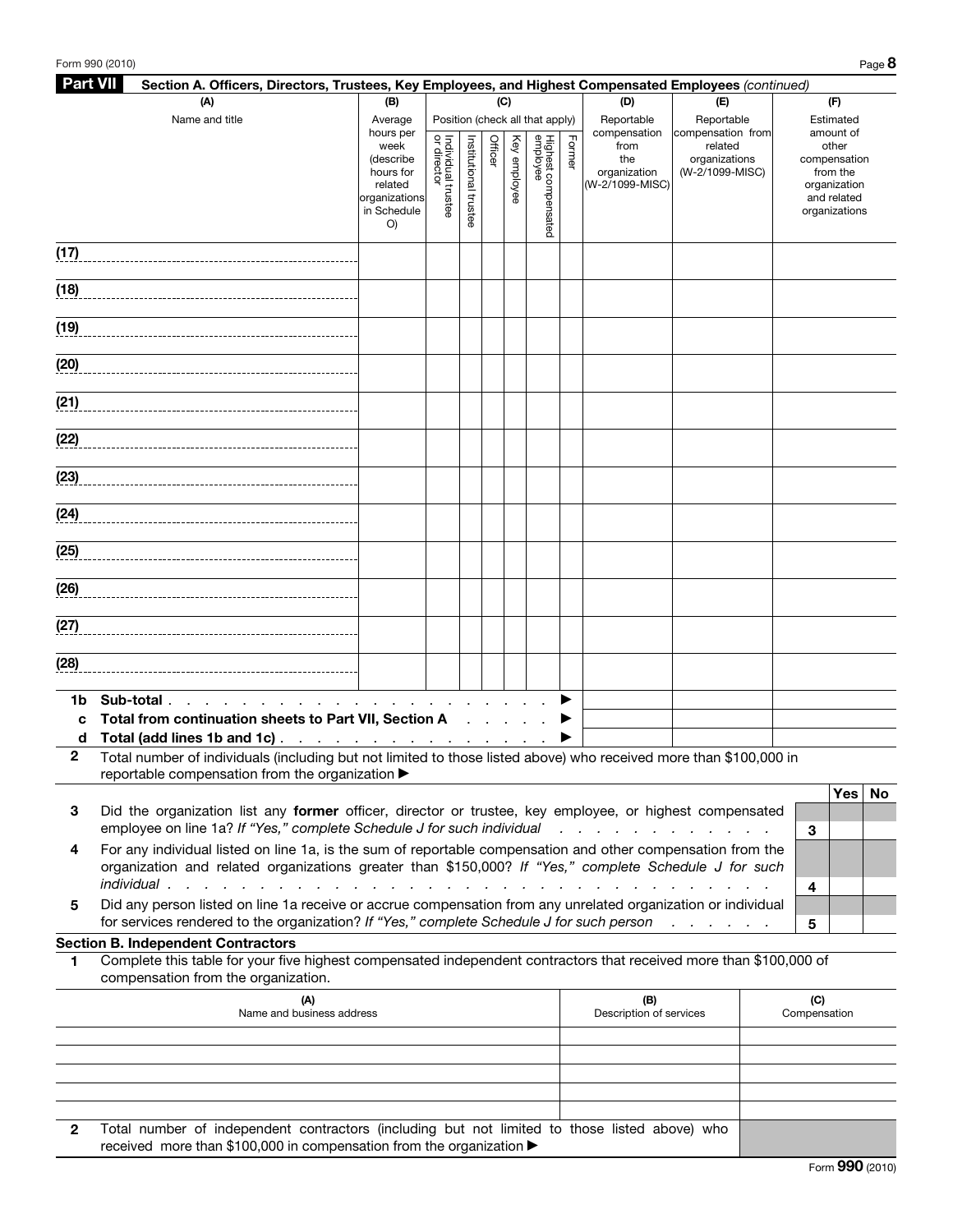| <b>Part VIII</b>                        |        | <b>Statement of Revenue</b>                                                                              |                      |                                                    |                                         |                                                                           |
|-----------------------------------------|--------|----------------------------------------------------------------------------------------------------------|----------------------|----------------------------------------------------|-----------------------------------------|---------------------------------------------------------------------------|
|                                         |        |                                                                                                          | (A)<br>Total revenue | (B)<br>Related or<br>exempt<br>function<br>revenue | (C)<br>Unrelated<br>business<br>revenue | (D)<br>Revenue<br>excluded from tax<br>under sections<br>512, 513, or 514 |
| Contributions, gifts, grants<br>amounts | 1a     | Federated campaigns<br>1a                                                                                |                      |                                                    |                                         |                                                                           |
|                                         | b      | Membership dues<br>1 <sub>b</sub>                                                                        |                      |                                                    |                                         |                                                                           |
|                                         | c      | Fundraising events<br>1 <sub>c</sub>                                                                     |                      |                                                    |                                         |                                                                           |
|                                         | d      | Related organizations<br>1 <sub>d</sub>                                                                  |                      |                                                    |                                         |                                                                           |
|                                         | е      | Government grants (contributions)<br>1e                                                                  |                      |                                                    |                                         |                                                                           |
|                                         | f      | All other contributions, gifts, grants,                                                                  |                      |                                                    |                                         |                                                                           |
|                                         |        | and similar amounts not included above<br>1f                                                             |                      |                                                    |                                         |                                                                           |
| and other similar                       | g      | Noncash contributions included in lines 1a-1f: \$                                                        |                      |                                                    |                                         |                                                                           |
|                                         | h      | <b>Total.</b> Add lines $1a-1f$ <u>.</u>                                                                 |                      |                                                    |                                         |                                                                           |
|                                         |        | <b>Business Code</b>                                                                                     |                      |                                                    |                                         |                                                                           |
| Program Service Revenue                 | 2a     |                                                                                                          |                      |                                                    |                                         |                                                                           |
|                                         | b      |                                                                                                          |                      |                                                    |                                         |                                                                           |
|                                         | c      |                                                                                                          |                      |                                                    |                                         |                                                                           |
|                                         | d      |                                                                                                          |                      |                                                    |                                         |                                                                           |
|                                         | е      |                                                                                                          |                      |                                                    |                                         |                                                                           |
|                                         | f      | All other program service revenue.                                                                       |                      |                                                    |                                         |                                                                           |
|                                         | g      | Total. Add lines 2a-2f<br>▶                                                                              |                      |                                                    |                                         |                                                                           |
|                                         | 3      | Investment income (including dividends, interest,                                                        |                      |                                                    |                                         |                                                                           |
|                                         |        | and other similar amounts) $\cdots$ $\cdots$                                                             |                      |                                                    |                                         |                                                                           |
|                                         | 4      | Income from investment of tax-exempt bond proceeds >                                                     |                      |                                                    |                                         |                                                                           |
|                                         | 5      | Royalties                                                                                                |                      |                                                    |                                         |                                                                           |
|                                         |        | (i) Real<br>(ii) Personal                                                                                |                      |                                                    |                                         |                                                                           |
|                                         | 6a     | Gross Rents                                                                                              |                      |                                                    |                                         |                                                                           |
|                                         | b      | Less: rental expenses                                                                                    |                      |                                                    |                                         |                                                                           |
|                                         | c      | Rental income or (loss)                                                                                  |                      |                                                    |                                         |                                                                           |
|                                         | d      | Net rental income or (loss)<br>▶<br>and the company of the<br>$\mathcal{L}$                              |                      |                                                    |                                         |                                                                           |
|                                         | 7a     | (i) Securities<br>(ii) Other<br>Gross amount from sales of<br>assets other than inventory                |                      |                                                    |                                         |                                                                           |
|                                         | b      | Less: cost or other basis                                                                                |                      |                                                    |                                         |                                                                           |
|                                         | c      | and sales expenses.<br>Gain or (loss)                                                                    |                      |                                                    |                                         |                                                                           |
|                                         | d      | Net gain or (loss)<br>and a straight and a straight                                                      |                      |                                                    |                                         |                                                                           |
| Φ                                       |        | 8a Gross income from fundraising                                                                         |                      |                                                    |                                         |                                                                           |
|                                         |        | events (not including \$<br>of contributions reported on line 1c).                                       |                      |                                                    |                                         |                                                                           |
| Other Revenu                            |        | See Part IV, line 18 $\ldots$ $\ldots$ a                                                                 |                      |                                                    |                                         |                                                                           |
|                                         | b      | Less: direct expenses<br>b                                                                               |                      |                                                    |                                         |                                                                           |
|                                         | c      | Net income or (loss) from fundraising events<br>$\rightarrow$<br>9a Gross income from gaming activities. |                      |                                                    |                                         |                                                                           |
|                                         |        | See Part IV, line 19 a                                                                                   |                      |                                                    |                                         |                                                                           |
|                                         |        | Less: direct expenses<br>b                                                                               |                      |                                                    |                                         |                                                                           |
|                                         | b<br>c | Net income or (loss) from gaming activities $\ldots$                                                     |                      |                                                    |                                         |                                                                           |
|                                         |        | 10a Gross sales of inventory, less                                                                       |                      |                                                    |                                         |                                                                           |
|                                         |        | returns and allowances a                                                                                 |                      |                                                    |                                         |                                                                           |
|                                         | b      | Less: cost of goods sold<br>$\mathbf b$                                                                  |                      |                                                    |                                         |                                                                           |
|                                         | C.     | Net income or (loss) from sales of inventory<br>▸                                                        |                      |                                                    |                                         |                                                                           |
|                                         |        | Miscellaneous Revenue<br><b>Business Code</b>                                                            |                      |                                                    |                                         |                                                                           |
|                                         | 11a    |                                                                                                          |                      |                                                    |                                         |                                                                           |
|                                         | b      |                                                                                                          |                      |                                                    |                                         |                                                                           |
|                                         | c      |                                                                                                          |                      |                                                    |                                         |                                                                           |
|                                         | d      | All other revenue                                                                                        |                      |                                                    |                                         |                                                                           |
|                                         | е      | <b>Total.</b> Add lines $11a-11d$ . $\blacktriangleright$                                                |                      |                                                    |                                         |                                                                           |
|                                         | 12     | Total revenue. See instructions.                                                                         |                      |                                                    |                                         |                                                                           |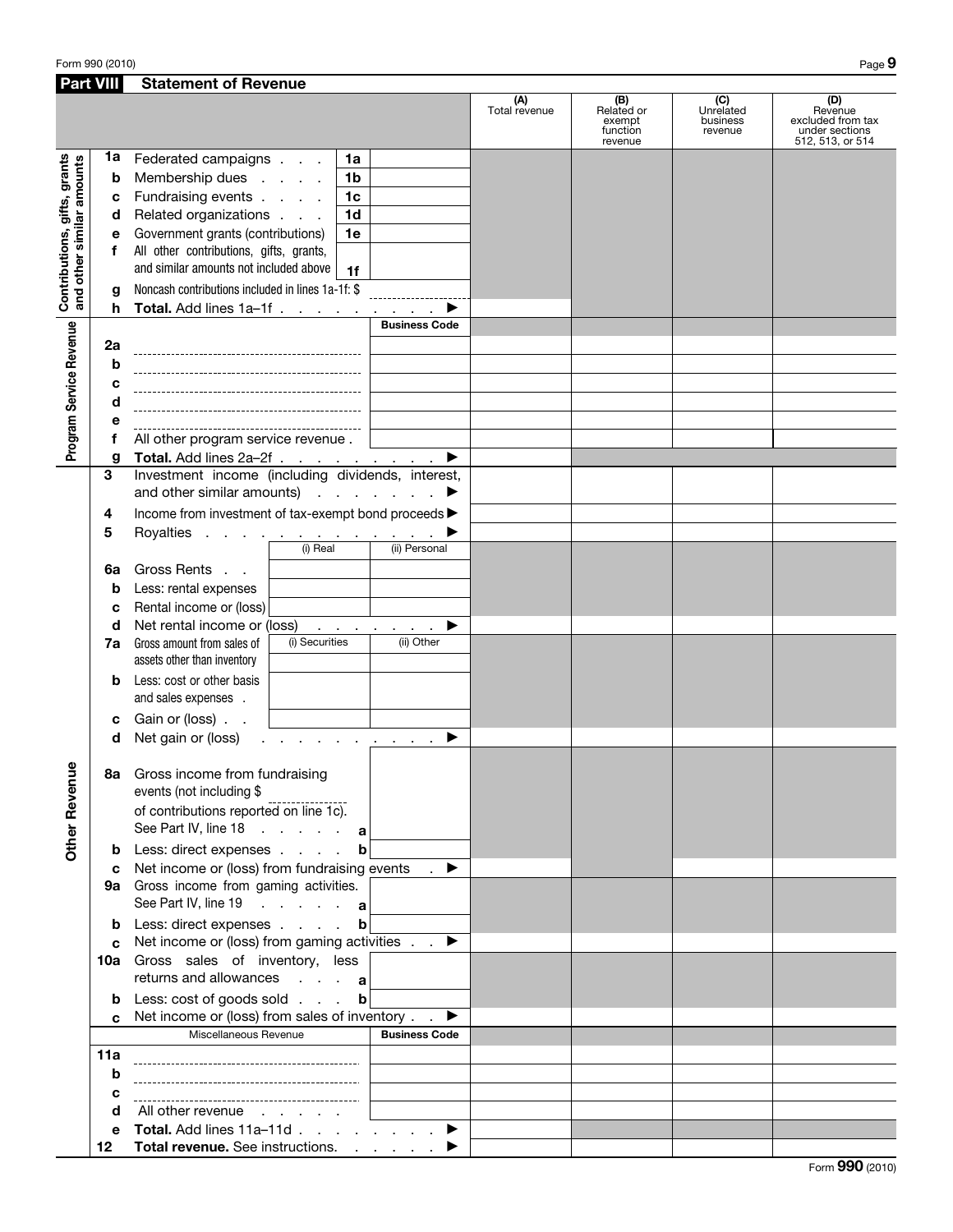Part IX Statement of Functional Expenses

#### *Section 501(c)(3) and 501(c)(4) organizations must complete all columns. All other organizations must complete column (A) but are not required to complete columns (B), (C), and (D).* **(A)**<br>Total expenses **(B)**<br>Program service  *Do not include amounts reported on lines 6b,*  (C) Management and **(D)**<br>Fundraising *7b, 8b, 9b, and 10b of Part VIII.* expenses general expenses expenses 1 Grants and other assistance to governments and organizations in the U.S. See Part IV, line 21. 2 Grants and other assistance to individuals in the U.S. See Part IV, line  $22 \cdot \cdot \cdot \cdot \cdot$ **3** Grants and other assistance to governments, organizations, and individuals outside the U.S. See Part IV, lines 15 and 16 . . . . 4 Benefits paid to or for members . . . . 5 Compensation of current officers, directors, trustees, and key employees . . . . . 6 Compensation not included above, to disqualified persons (as defined under section 4958(f)(1)) and persons described in section 4958(c)(3)(B) . . 7 Other salaries and wages . . . . . 8 Pension plan contributions (include section 401(k) and section 403(b) employer contributions) . . 9 Other employee benefits . . . . . . . 10 Payroll taxes . . . . . . . . . . . 11 Fees for services (non-employees): a Management . . . . . . . . . . **b** Legal . . . . . . . . . . . . . c Accounting  $\ldots$  . . . . . . . . . d Lobbying . . . . . . . . . . e Professional fundraising services. See Part IV, line 17 f Investment management fees . . . . . **g** Other . . . . . . . . . . . . . . 12 Advertising and promotion . . . . . 13 Office expenses . . . . . . . . 14 Information technology . . . . . . . 15 Royalties . . . . . . . . . . . . 16 Occupancy . . . . . . . . . . 17 Travel . . . . . . . . . . . . . 18 Payments of travel or entertainment expenses for any federal, state, or local public officials 19 Conferences, conventions, and meetings . 20 Interest . . . . . . . . . . . 21 Payments to affiliates . . . . . . . . 22 Depreciation, depletion, and amortization. 23 Insurance . . . . . . . . . . . . 24 Other expenses. Itemize expenses not covered above (List miscellaneous expenses in line 24f. If line 24f amount exceeds 10% of line 25, column (A) amount, list line 24f expenses on Schedule O.) a b c d e f All other expenses \_\_\_\_\_\_ 25 Total functional expenses. Add lines 1 through 24f **26 Joint costs.** Check here ▶ if following<br>SOP 98-2 (ASC 958-720). Complete this line only if the organization reported in column (B) joint costs from a combined educational campaign and fundraising solicitation . .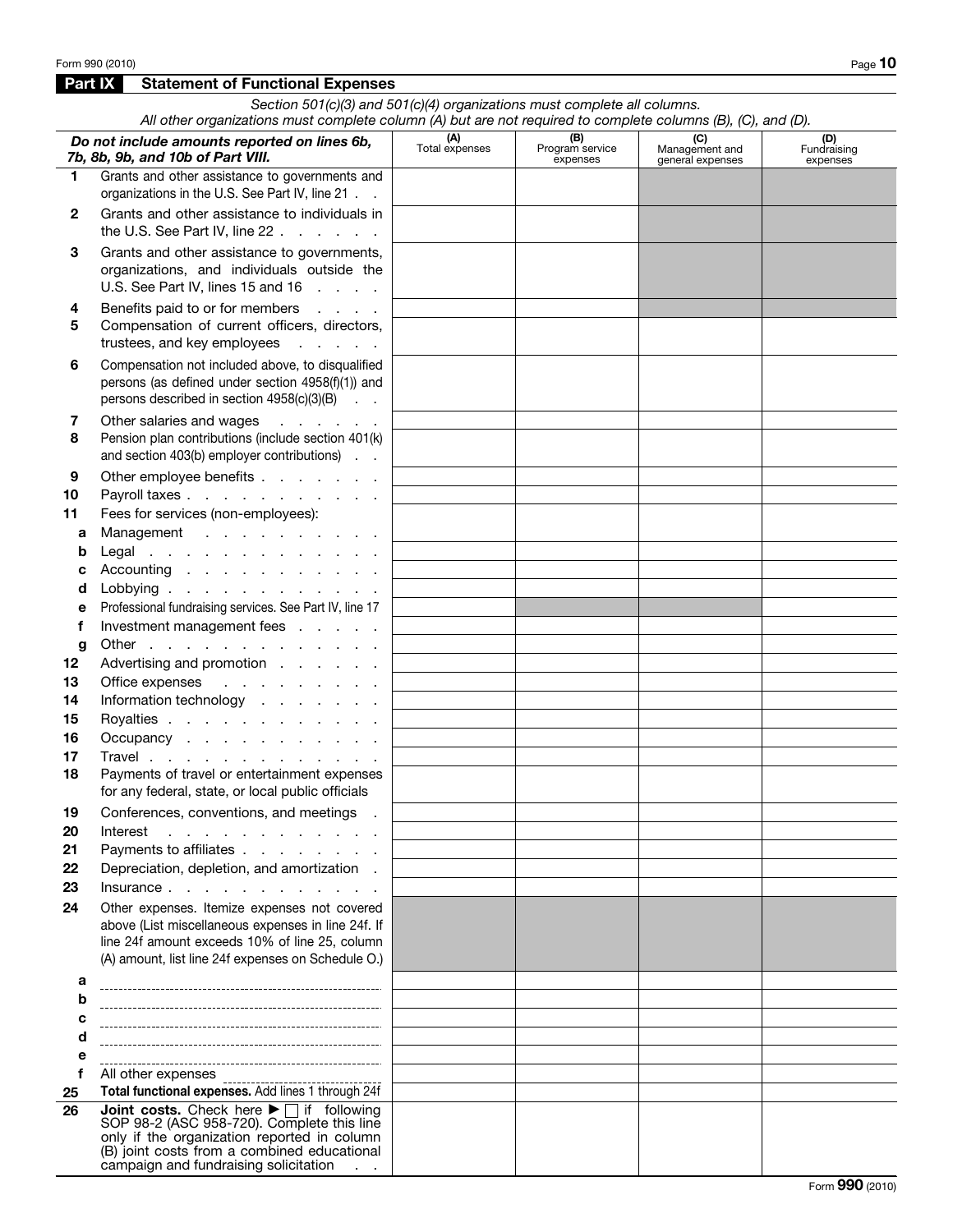|                             | Part X | <b>Balance Sheet</b>                                                                                                                                                                                                                                                                                 |                          |                          |                     |
|-----------------------------|--------|------------------------------------------------------------------------------------------------------------------------------------------------------------------------------------------------------------------------------------------------------------------------------------------------------|--------------------------|--------------------------|---------------------|
|                             |        |                                                                                                                                                                                                                                                                                                      | (A)<br>Beginning of year |                          | (B)<br>End of year  |
|                             | 1      | Cash-non-interest-bearing<br>and a series of the contract of the con-                                                                                                                                                                                                                                |                          | 1                        |                     |
|                             | 2      | Savings and temporary cash investments                                                                                                                                                                                                                                                               |                          | $\mathbf 2$              |                     |
|                             | 3      | Pledges and grants receivable, net                                                                                                                                                                                                                                                                   |                          | 3                        |                     |
|                             | 4      | Accounts receivable, net                                                                                                                                                                                                                                                                             |                          | 4                        |                     |
|                             | 5      | Receivables from current and former officers, directors, trustees, key<br>employees, and highest compensated employees. Complete Part II of                                                                                                                                                          |                          |                          |                     |
|                             | 6      | Schedule L<br>Receivables from other disqualified persons (as defined under section<br>4958(f)(1)), persons described in section 4958(c)(3)(B), and contributing<br>employers and sponsoring organizations of section 501(c)(9) voluntary<br>employees' beneficiary organizations (see instructions) |                          | 5<br>6                   |                     |
| Assets                      | 7      | Notes and loans receivable, net                                                                                                                                                                                                                                                                      |                          | $\overline{\phantom{a}}$ |                     |
|                             | 8      | Inventories for sale or use with a state of the state of the state of the state of the state of the state of the state of the state of the state of the state of the state of the state of the state of the state of the state                                                                       |                          | 8                        |                     |
|                             | 9      | Prepaid expenses and deferred charges                                                                                                                                                                                                                                                                |                          | 9                        |                     |
|                             | 10a    | Land, buildings, and equipment: cost or<br>other basis. Complete Part VI of Schedule D<br>10a l                                                                                                                                                                                                      |                          |                          |                     |
|                             | b      | 10 <sub>b</sub><br>Less: accumulated depreciation                                                                                                                                                                                                                                                    |                          | 10 <sub>c</sub>          |                     |
|                             | 11     | Investments-publicly traded securities<br>and a series of the contract of                                                                                                                                                                                                                            |                          | 11                       |                     |
|                             | 12     | Investments-other securities. See Part IV, line 11                                                                                                                                                                                                                                                   |                          | 12                       |                     |
|                             | 13     | Investments-program-related. See Part IV, line 11                                                                                                                                                                                                                                                    |                          | 13                       |                     |
|                             | 14     |                                                                                                                                                                                                                                                                                                      |                          | 14                       |                     |
|                             | 15     | Other assets. See Part IV, line 11                                                                                                                                                                                                                                                                   |                          | 15                       |                     |
|                             | 16     | Total assets. Add lines 1 through 15 (must equal line 34)                                                                                                                                                                                                                                            |                          | 16                       |                     |
|                             | 17     | Accounts payable and accrued expenses                                                                                                                                                                                                                                                                |                          | 17                       |                     |
|                             | 18     |                                                                                                                                                                                                                                                                                                      |                          | 18                       |                     |
|                             | 19     | Deferred revenue with a contract to contract the contract of the contract of the contract of the contract of the contract of the contract of the contract of the contract of the contract of the contract of the contract of t                                                                       |                          | 19                       |                     |
|                             | 20     | Tax-exempt bond liabilities                                                                                                                                                                                                                                                                          |                          | 20                       |                     |
|                             | 21     | Escrow or custodial account liability. Complete Part IV of Schedule D.                                                                                                                                                                                                                               |                          | 21                       |                     |
| Liabilities                 | 22     | Payables to current and former officers, directors, trustees, key<br>employees, highest compensated employees, and disqualified persons.                                                                                                                                                             |                          |                          |                     |
|                             |        | Complete Part II of Schedule L<br>the contract of the contract of the contract of                                                                                                                                                                                                                    |                          | 22                       |                     |
|                             | 23     | Secured mortgages and notes payable to unrelated third parties                                                                                                                                                                                                                                       |                          | 23                       |                     |
|                             | 24     | Unsecured notes and loans payable to unrelated third parties                                                                                                                                                                                                                                         |                          | 24                       |                     |
|                             | 25     | Other liabilities. Complete Part X of Schedule D                                                                                                                                                                                                                                                     |                          | 25                       |                     |
|                             | 26     | Total liabilities. Add lines 17 through 25                                                                                                                                                                                                                                                           |                          | 26                       |                     |
|                             |        | Organizations that follow SFAS 117, check here $\blacktriangleright \Box$ and complete<br>lines 27 through 29, and lines 33 and 34.                                                                                                                                                                  |                          |                          |                     |
|                             | 27     | Unrestricted net assets                                                                                                                                                                                                                                                                              |                          | 27                       |                     |
|                             | 28     | Temporarily restricted net assets                                                                                                                                                                                                                                                                    |                          | 28                       |                     |
|                             | 29     | Permanently restricted net assets                                                                                                                                                                                                                                                                    |                          | 29                       |                     |
|                             |        | Organizations that do not follow SFAS 117, check here ▶ □ and<br>complete lines 30 through 34.                                                                                                                                                                                                       |                          |                          |                     |
|                             | 30     | Capital stock or trust principal, or current funds                                                                                                                                                                                                                                                   |                          | 30                       |                     |
| Net Assets or Fund Balances | 31     | Paid-in or capital surplus, or land, building, or equipment fund                                                                                                                                                                                                                                     |                          | 31                       |                     |
|                             | 32     | Retained earnings, endowment, accumulated income, or other funds.                                                                                                                                                                                                                                    |                          | 32                       |                     |
|                             | 33     | Total net assets or fund balances                                                                                                                                                                                                                                                                    |                          | 33                       |                     |
|                             | 34     | Total liabilities and net assets/fund balances                                                                                                                                                                                                                                                       |                          | 34                       |                     |
|                             |        |                                                                                                                                                                                                                                                                                                      |                          |                          | $000 \text{ years}$ |

Form 990 (2010)